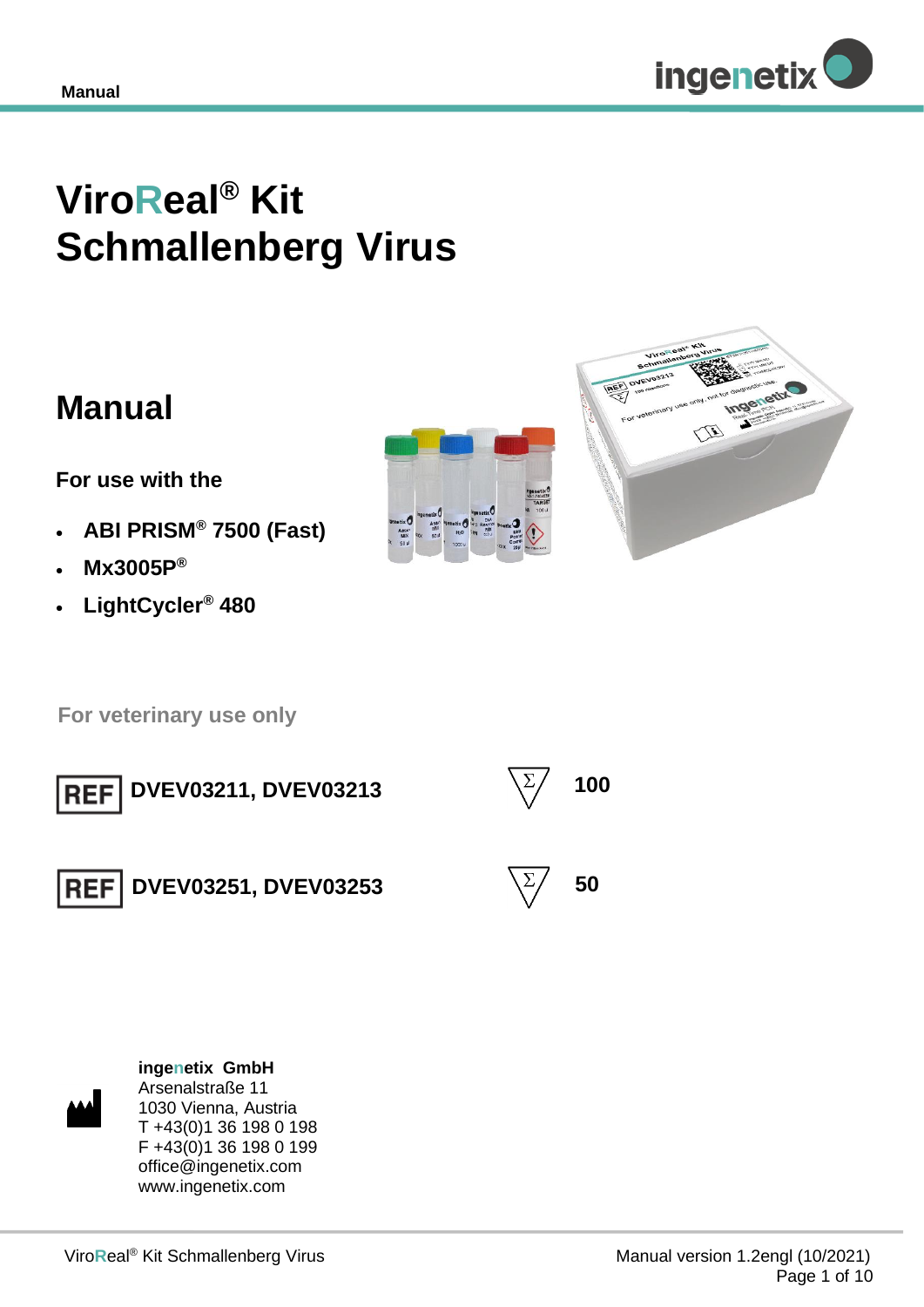

#### **Manual**

## **Index**

| 9.2. No signal with the RNA IPC and no Schmallenberg virus specific signal with sample 8      |  |
|-----------------------------------------------------------------------------------------------|--|
|                                                                                               |  |
| 9.4. Schmallenberg virus specific signal with negative control of RNA-extraction (optional) 8 |  |
|                                                                                               |  |
|                                                                                               |  |
|                                                                                               |  |
|                                                                                               |  |

## **Explanation of symbols**



Batch code

Catalogue number Manufactured by

Contains sufficient for <n> tests





Use by

Store at



Corrosion, GHS05 **Exclamation mark, GHS07**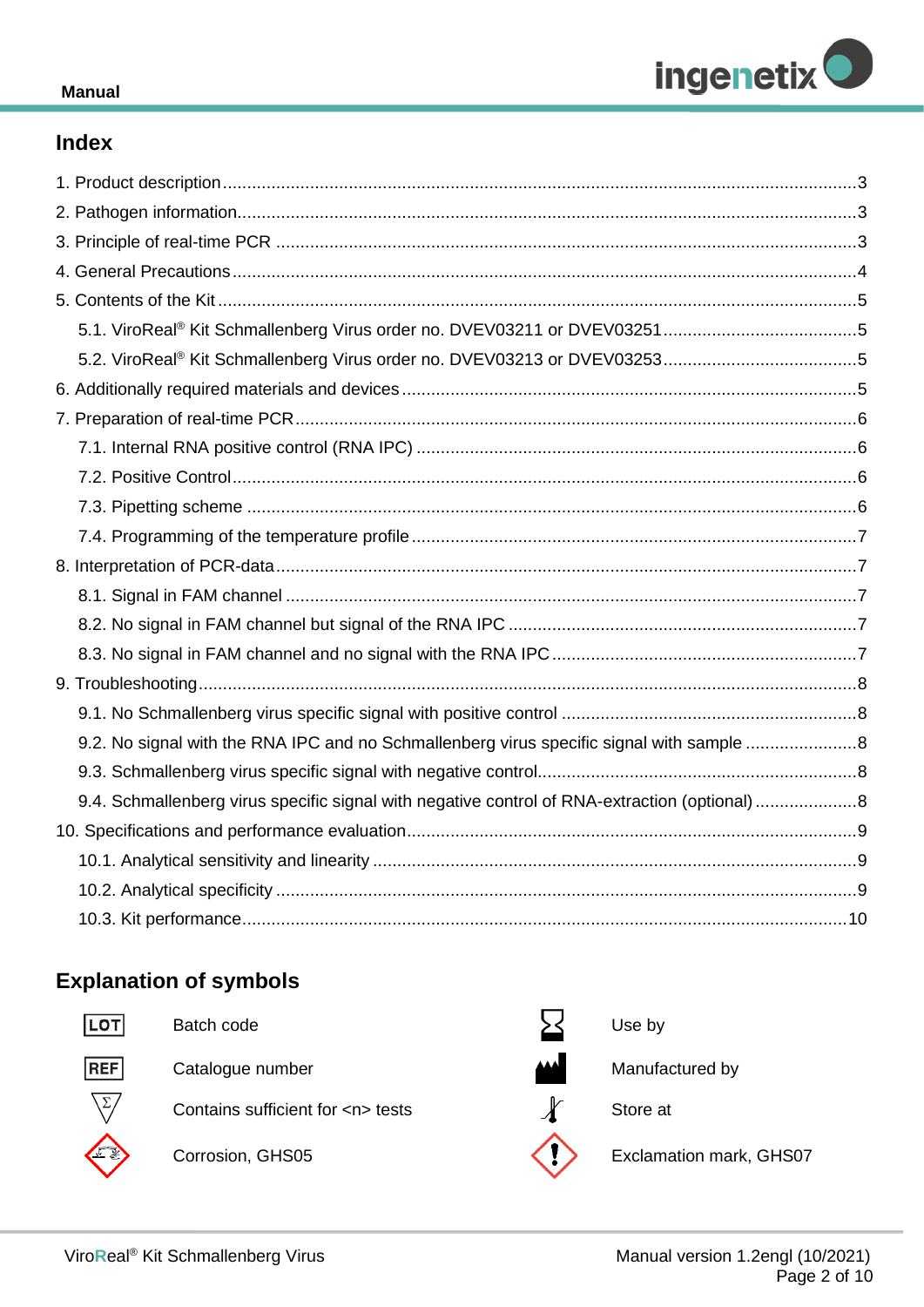

## <span id="page-2-0"></span>**1. Product description**

Viro**R**eal® Kit Schmallenberg Virus is a real-time PCR kit for the detection of Schmallenberg virus (SBV) RNA using one-step reverse transcription real-time PCR. This test was developed for the ABI PRISM<sup>®</sup> 7500 (Fast) instrument (Thermo Fisher Scientific), LightCycler® 480 (Roche) and for Mx3005P® (Agilent), but is also suitable for other real-time PCR instruments. This test allows the rapid and sensitive detection of Schmallenberg virus RNA purified from serum, EDTA-blood or biopsies (e.g. with the QIAamp Viral RNA Mini Kit, Qiagen).

Viro**R**eal® Kit Schmallenberg Virus detects the nucleocapsid protein gene of Schmallenberg virus (SBV). A probe-specific amplification-curve at 530 nm (FAM channel) indicates the amplification of Schmallenberg virus specific RNA.

An internal RNA positive control system for detection in VIC/HEX channel (order no. DVEV03211 or DVEV03251) or in Cy5 channel (order no. DVEV03213 or DVEV03253) allows control of RNA extraction and excludes false-negative interpretation of results due to inhibition of reverse transcription real-time PCR (see 8. Interpretation of PCR-data).

When using PCR-platforms not validated by inge**n**etix, an evaluation of the multiplex-PCR is recommended. Please be aware that some PCR-platforms have to be calibrated with the corresponding dye before performing multiplex-PCR.

Bacto**R**eal® , Myco**R**eal, Paro**R**eal and Viro**R**eal® Kits are optimized to run under the same thermal cycling conditions. RNA and DNA material can be analysed in one run.

## <span id="page-2-1"></span>**2. Pathogen information**

Schmallenberg virus (SBV) is a novel Orthobunyavirus that has been associated with disease in ruminants (cattle, sheep and goats) in Europe. It causes transient clinical symptoms in adult cattle and congenital malformation in newborn ruminants. Schmallenberg virus is part of the Simbu serogroup of the *Bunyaviridae*  family, genus Orthobunyavirus. The virus is transmitted via insect vectors, mainly midges.

#### **References:**

Wernike K., Hoffmann B., Conraths F. J., Beer M. Schmallenberg Virus Recurrence, Germany, 2014. Emerg Infect Dis. 2015 Jul.

## <span id="page-2-2"></span>**3. Principle of real-time PCR**

When detecting pathogens by reverse transcription real-time PCR, a specific RNA sequence of the pathogen genome is transcribed into cDNA and amplified. The generated PCR-product is detected by an oligonucleotide-probe labelled with a fluorescent dye. This technology allows for a sequence-specific detection of PCR amplificates.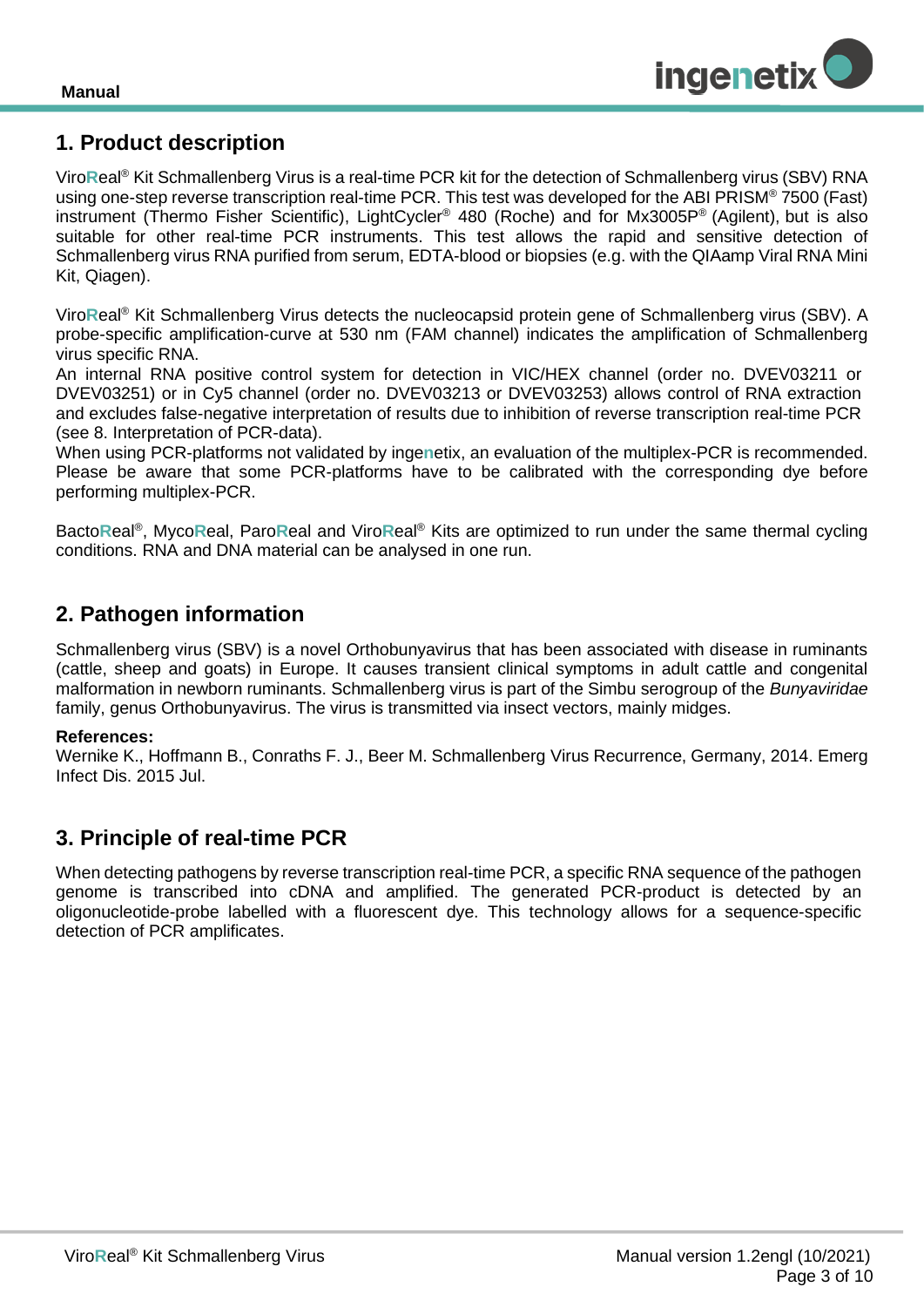

## <span id="page-3-0"></span>**4. General Precautions**

- Always include a negative control per PCR-run (Nuclease-free water instead of sample).
- Optional: for valid interpretation of results, a negative control should be included during RNA-extraction (for example extraction of water instead of sample material), in order to exclude false-positive results due to contamination with Schmallenberg virus RNA during extraction.
- Be careful when handling the positive control.
- Store and extract positive material (specimens, controls and amplicons) separately from all other reagents and add it to the reaction mix in a spatially separated workspace.
- Periodically decontaminate benches and devices.
- Use sterile pipette tips with filters.
- Thaw all components thoroughly at room temperature before starting an assay. When thawed, mix the components and centrifuge briefly.
- Always keep the RNA Reaction Mix on ice.
- Use the RNA immediately after extraction and store at -20°C to -80°C as soon as possible. **Caution:** The RNA IPC Target is stored in RNA stabilizer that contains Guanidinium thiocyanate/Triton

X-100 (see MSDS, www.ingenetix.com).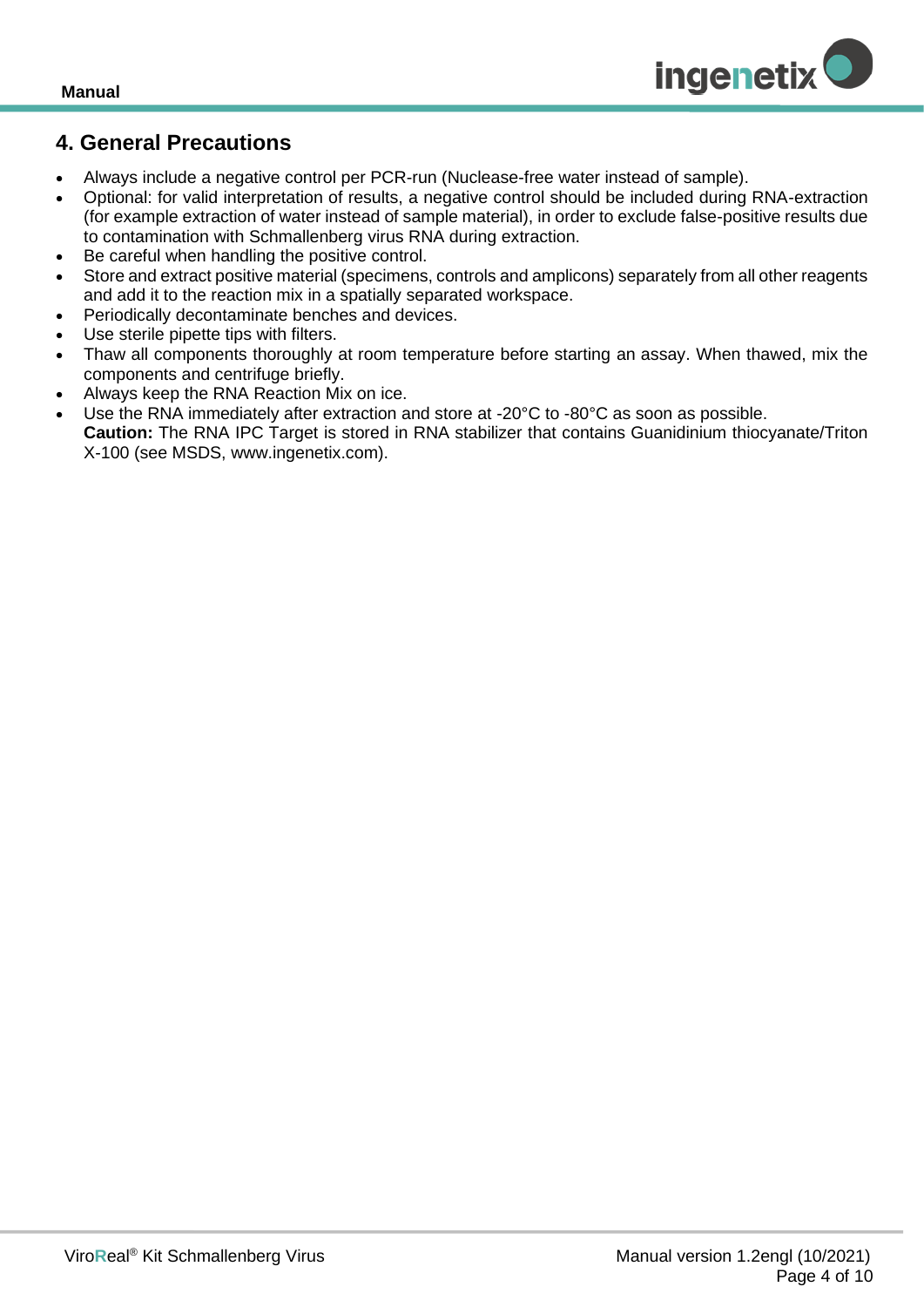

## <span id="page-4-0"></span>**5. Contents of the Kit**

#### <span id="page-4-1"></span>**5.1. ViroReal® Kit Schmallenberg Virus order no. DVEV03211 or DVEV03251**

| Labelling                                                | Content                                             | Amount             |                       | <b>Storage</b>       |
|----------------------------------------------------------|-----------------------------------------------------|--------------------|-----------------------|----------------------|
|                                                          |                                                     | <b>DVEV03211</b>   | <b>DVEV03251</b>      |                      |
| Schmallenberg Virus Assay Mix<br>(green cap)             | Primer and probe (FAM) for<br><b>SBV</b> detection  | $2 \times 50 \mu$  | $1 \times 50 \mu$     | $-15$ °C to -25 °C   |
| RNA IPC-1 Assay Mix (yellow cap)                         | Primer and probe (VIC/HEX)<br>for RNA IPC detection | $2 \times 50 \mu$  | $1 \times 50 \mu$     | $-15$ °C to -25 °C   |
| RNA IPC Target (orange cap)                              | RNA internal positive control                       | $1 \times 100 \mu$ | $1 \times 100 \mu$    | $-15$ °C to -25 °C   |
| <b>Schmallenberg Virus Positive</b><br>Control (red cap) | RNA positive control                                | $1 \times 300$ µl  | $1 \times 300$ ul     | $-15$ °C to -25 °C   |
| RNA Reaction Mix (white cap)                             | Amplification mix for one-step<br>RT real-time PCR  | $2 \times 250$ µl  | $1 \times 250$ µl     | $-15$ °C to $-25$ °C |
| Nuclease-free water (blue cap)                           | Nuclease-free water                                 | $2 \times 1000$ µl | $1 \times 1000 \,\mu$ | $-15$ °C to -25 °C   |

#### <span id="page-4-2"></span>**5.2. ViroReal® Kit Schmallenberg Virus order no. DVEV03213 or DVEV03253**

| Labelling                                                | Content                                            | Amount             |                     | <b>Storage</b>       |
|----------------------------------------------------------|----------------------------------------------------|--------------------|---------------------|----------------------|
|                                                          |                                                    | <b>DVEV03213</b>   | <b>DVEV03253</b>    |                      |
| Schmallenberg Virus Assay Mix<br>(green cap)             | Primer and probe (FAM) for<br>SBV detection        | $2 \times 50$ µ    | $1 \times 50 \mu$   | $-15$ °C to -25 °C   |
| RNA IPC-3 Assay Mix (yellow cap)                         | Primer and probe (Cy5) for<br>RNA IPC detection    | $2 \times 50 \mu$  | $1 \times 50 \mu$   | $-15$ °C to $-25$ °C |
| RNA IPC Target (orange cap)                              | RNA internal positive control                      | $1 \times 100$ µl  | $1 \times 100$ µl   | $-15$ °C to $-25$ °C |
| <b>Schmallenberg Virus Positive</b><br>Control (red cap) | RNA positive control                               | $1 \times 300$ µ   | $1 \times 300$ µl   | $-15$ °C to -25 °C   |
| RNA Reaction Mix (white cap)                             | Amplification mix for one-step<br>RT real-time PCR | $2 \times 250$ µl  | $1 \times 250$ µl   | $-15$ °C to -25 °C   |
| Nuclease-free water (blue cap)                           | Nuclease-free water                                | $2 \times 1000$ µl | $1 \times 1000 \mu$ | $-15$ °C to -25 °C   |

The components of Viro**R**eal® Kit Schmallenberg Virus are stable until the expiry date stated on the label. Repeated thawing and freezing should be avoided. Please protect kit components from light.

## <span id="page-4-3"></span>**6. Additionally required materials and devices**

- Reagents and devices for RNA-extraction
- Nuclease-free water
- Disposable powder-free gloves
- Pipettes (adjustable)
- Sterile pipette tips with filters
- Vortex mixer
- Desktop centrifuge with rotor for 2 ml reaction tubes
- Real-time PCR instrument which is able to detect and differentiate fluorescence in FAM and VIC/HEX or Cy5 channel
- Appropriate 96 well reaction plates or reaction tubes with corresponding (optical) closing material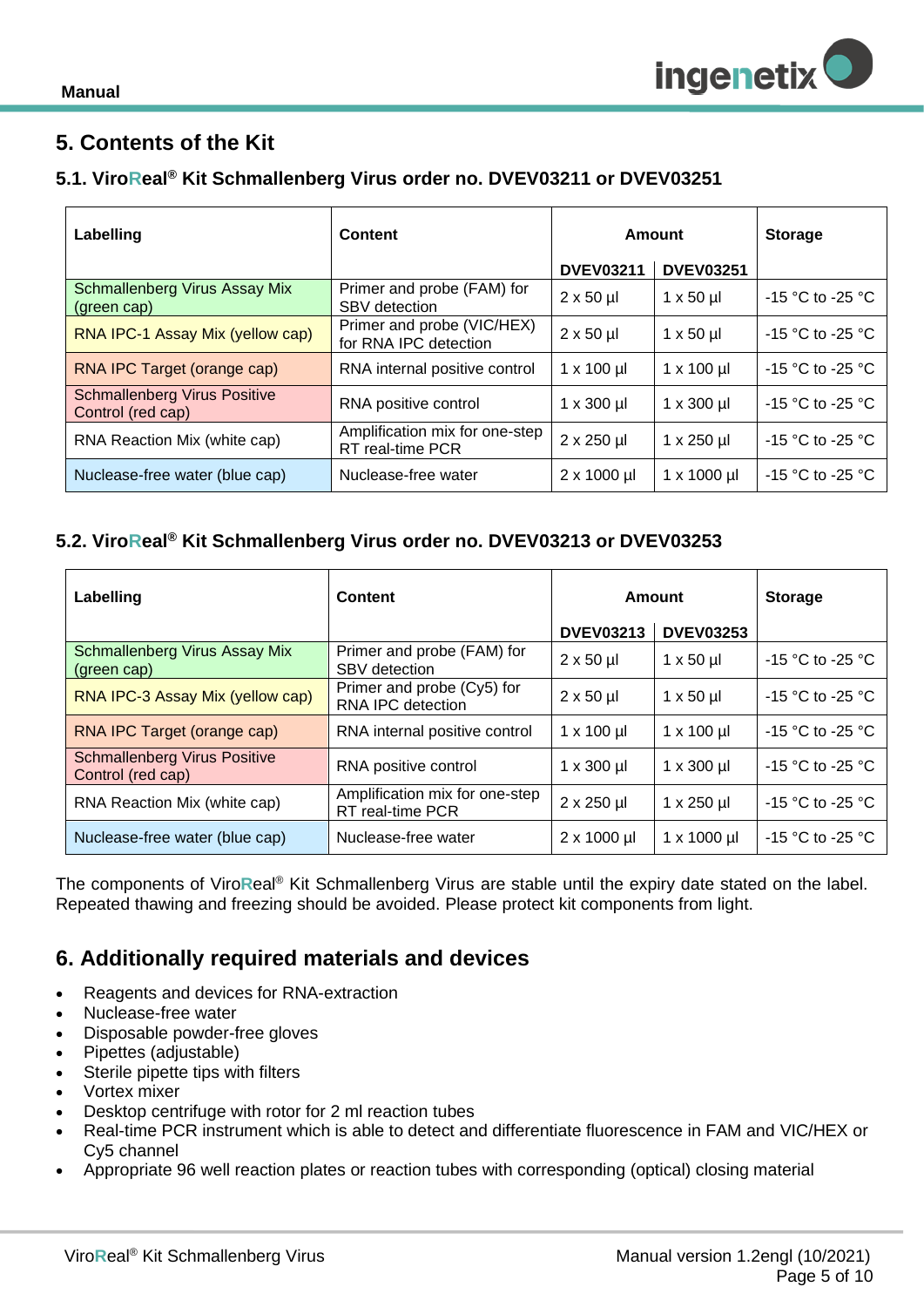## <span id="page-5-0"></span>**7. Preparation of real-time PCR**

Please make sure that at least one negative control (water, blue cap), as well as one positive control (red cap) and one extraction negative control (optional, recommended) are included per PCR run.

Inge**n**etix highly recommends performing PCR analyses in duplicates, which increases the probability of detection of the pathogen and facilitates interpretation of results*.*

- Prepare master mix on ice.
- Thaw RNA Reaction Mix on ice, and invert 2 to 3 times to ensure homogenous solution. Do not let it warm to room temperature.
- Use RNA immediately after extraction and store at -20 to -80°C as soon as possible.

#### <span id="page-5-1"></span>**7.1. Internal RNA positive control (RNA IPC)**

An internal RNA positive control system containing the RNA IPC assay and the RNA IPC Target excludes false-negative interpretation of results due to inhibition of reverse transcription real-time PCR.

- $\rightarrow$  Dilute RNA IPC Target freshly 1:500 with nuclease-free water and add to the master mix (use 1 µl/reaction).
- $\rightarrow$  Alternatively, for control of RNA extraction and PCR inhibition the RNA IPC Target can be added during extraction. Spike 1 µl of undiluted RNA IPC Target into the sample material after the lysis buffer was added. Caution: Do not add the RNA IPC Target directly to the sample material.

#### <span id="page-5-2"></span>**7.2. Positive Control**

The Schmallenberg Virus Positive Control is an in vitro synthesized RNA with a concentration of approx. 10<sup>3</sup> copies/µl. It has to be stored at -20°C. Ensure a homogenous solution by gently mixing, do not vortex. To avoid freeze/thaw cycles, it can also be temporarily stored at 4°C if used several times on the same day.  $\rightarrow$  As positive control please use 10 µl of the Positive Control

<span id="page-5-3"></span>

|                                         |                                | Per sample   |
|-----------------------------------------|--------------------------------|--------------|
| <b>Preparation of Master Mix</b>        | Nuclease-free Water*           | $2.0$ $\mu$  |
| (mix well)                              | <b>RNA Reaction Mix</b>        | $5.0$ µl     |
|                                         | Schmallenberg Virus Assay Mix  | $1.0 \mu$    |
|                                         | <b>RNA IPC Assay Mix</b>       | $1.0$ µl     |
| RNA IPC Target# (freshly diluted 1:500) |                                | $1.0 \mu$    |
|                                         | <b>Total volume Master Mix</b> | $10.0$ µl    |
|                                         |                                |              |
| <b>Preparation of PCR</b>               | <b>Master Mix</b>              | $10.0$ µl    |
|                                         | RNA-Sample*                    | $10.0$ $\mu$ |
|                                         | <b>Total volume</b>            | $20.0$ $\mu$ |

 $*1$ -10 ul of the sample can be used. When using an amount  $<$  10 ul of the sample, the amount of H<sub>2</sub>O has to be changed accordingly.

# If RNA IPC Target not already added during extraction.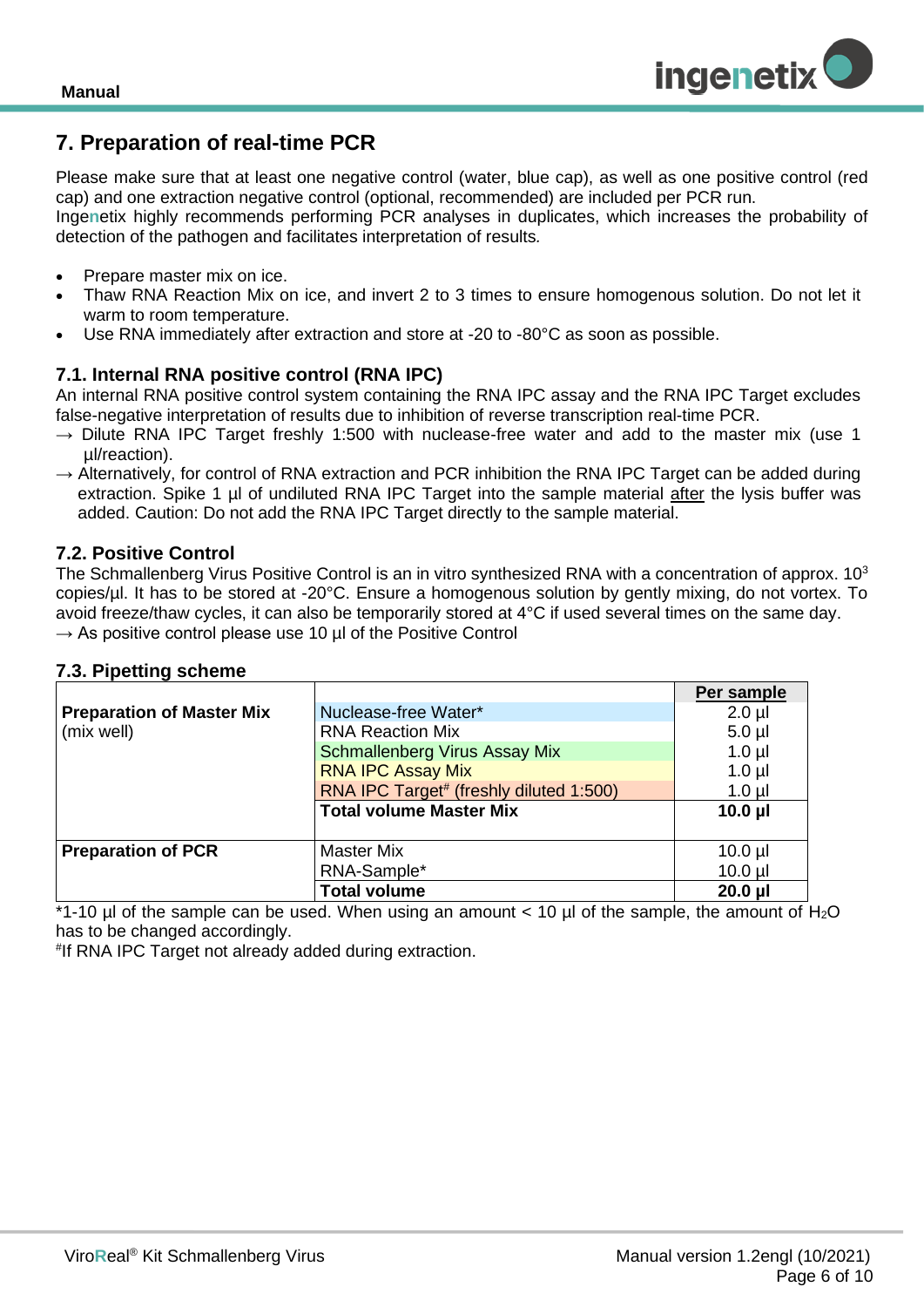

#### <span id="page-6-0"></span>**7.4. Programming of the temperature profile**

Please find further information on programming the real-time PCR instrument in the respective operator's manual. Please be aware that some PCR-platforms have to be calibrated with the corresponding dye before performing multiplex-PCR.

**Select dyes:** FAM-TAMRA for detection of Schmallenberg virus

Cy5-NONE (RNA IPC-3 Assay Mix) **or** VIC/HEX-TAMRA (RNA IPC-1 Assay Mix) for detection of RNA IPC

#### **Select reference dye (passive reference)**: ROX

**Sample Volume:** 20 µl

#### **Temperature Profile:**

| Program 1<br>Cycles: 1<br>Analysis: None | Program 2<br>Cycles: 1<br>Analysis: None | Program 3<br>Cycles: 45<br>Analysis: Quantification<br>Acquisition at 60° | For ABI PRISM® 7500:<br>Ramp speed: Without "fast cycling" parameter                                           |
|------------------------------------------|------------------------------------------|---------------------------------------------------------------------------|----------------------------------------------------------------------------------------------------------------|
| $50^{\circ}$ C<br>$15 \text{ min}$       | $95^{\circ}$ C<br>20 sec                 | $95^{\circ}$ C<br>5 sec<br>$60^{\circ}$ C<br>$1$ min                      | For LightCycler <sup>®</sup> 480 instrument:<br>Detection format: 2 Color Hydrolysis Probe<br>(dyes see above) |

**Note:** These instrument parameters can be used for all Bacto**R**eal® , Myco**R**eal, Paro**R**eal and Viro**R**eal® kits on all PCR instruments.

### <span id="page-6-1"></span>**8. Interpretation of PCR-data**

#### **For a valid interpretation, the following criteria must be fulfilled:**

|                                        | Ct/Cp (FAM channel)<br><b>SBV target</b> | Ct/Cp<br><b>RNA IPC target</b> | Interpretation |
|----------------------------------------|------------------------------------------|--------------------------------|----------------|
| Negative control                       | Negative                                 | $26 - 29*$                     | Valid          |
| Positive control                       | $30$                                     | $26 - 29*$                     | Valid          |
| Extraction negative control (optional) | Negative                                 | $26 - 29$                      | Valid          |
| Negative sample                        | Negative                                 | $26 - 29$                      | Valid          |
| Positive sample                        | <b>Positive</b>                          | 26-29/negative                 | Valid          |

\*In the case that the RNA IPC target has been added to the master mix

#### **For analysis of PCR data please proceed as follows:**

For analysis of PCR results gained with Viro**R**eal® Kit Schmallenberg Virus please select fluorescence display options FAM channel for the Schmallenberg virus target and VIC/HEX channel (order no. DVEV03211, DVEV03251) or Cy5 channel (order no. DVEV03213, DVEV03253) for the internal RNA positive control target (RNA IPC). Samples with a positive Cp or Ct-value are considered positive. Please also check amplificationcurves manually.

#### <span id="page-6-2"></span>**8.1. Signal in FAM channel**

 $\rightarrow$  RNA of Schmallenberg virus was amplified. The sample has to be interpreted as positive. Schmallenberg virus RNA can lead to a reduced or absent fluorescence signal of the RNA IPC.

#### <span id="page-6-3"></span>**8.2. No signal in FAM channel but signal of the RNA IPC**

 $\rightarrow$  No Schmallenberg virus RNA is detectable in the sample. The sample has to be interpreted as negative. The positive signal of the RNA IPC assay excludes a putative PCR inhibition.

#### <span id="page-6-4"></span>**8.3. No signal in FAM channel and no signal with the RNA IPC**

 $\rightarrow$  No interpretation statement can be made.

Information about possible sources of error and their solution can be found in 9. Troubleshooting.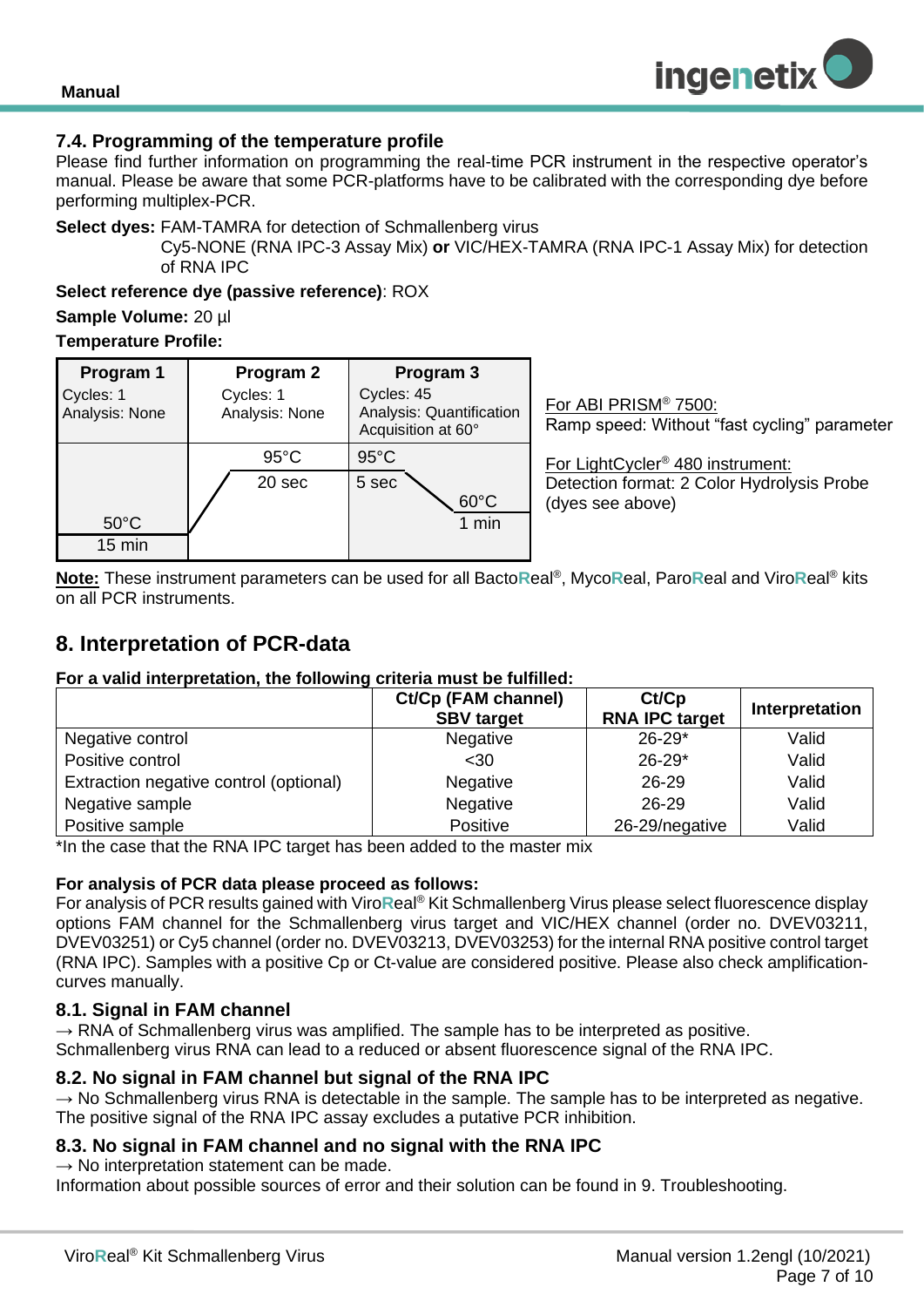

## <span id="page-7-0"></span>**9. Troubleshooting**

#### <span id="page-7-1"></span>**9.1. No Schmallenberg virus specific signal with positive control**

- Incorrect programming of the temperature profile of the real-time PCR instrument.
- $\rightarrow$  Compare the temperature profile with the protocol (see 7. Preparation of real-time PCR).
- Incorrect configuration of the PCR reaction.
- $\rightarrow$  Check your work steps (see 7. Preparation of real-time PCR) and repeat the PCR, if necessary.

#### <span id="page-7-2"></span>**9.2. No signal with the RNA IPC and no Schmallenberg virus specific signal with sample**

- The PCR reaction was inhibited. No interpretation can be made.
	- $\rightarrow$  Make sure that you use a recommended method for RNA isolation and stick closely to the manufacturer's instructions.
- $\rightarrow$  If no operating mistakes during extractions can be retraced, it is recommended to repeat the PCR with lower amounts of RNA-eluate (1/5 or 1/10 of sample volume  $+$  the adequate amount of  $H_2O$ ).
- Incorrect PCR conditions.  $\rightarrow$  Check the PCR conditions and repeat the PCR, if necessary.

#### <span id="page-7-3"></span>**9.3. Schmallenberg virus specific signal with negative control**

- A contamination occurred during preparation of the PCR.
	- $\rightarrow$  Repeat PCR with new reagents in replicates.
	- $\rightarrow$  Strictly pipette the positive controls at last.
	- $\rightarrow$  Make sure that work space and instruments are decontaminated at regular intervals.

#### <span id="page-7-4"></span>**9.4. Schmallenberg virus specific signal with negative control of RNA-extraction (optional)**

- A contamination occurred during extraction.
	- $\rightarrow$  Repeat the extraction and PCR using new reagents.
	- $\rightarrow$  Make sure that work space and instruments are decontaminated at regular intervals.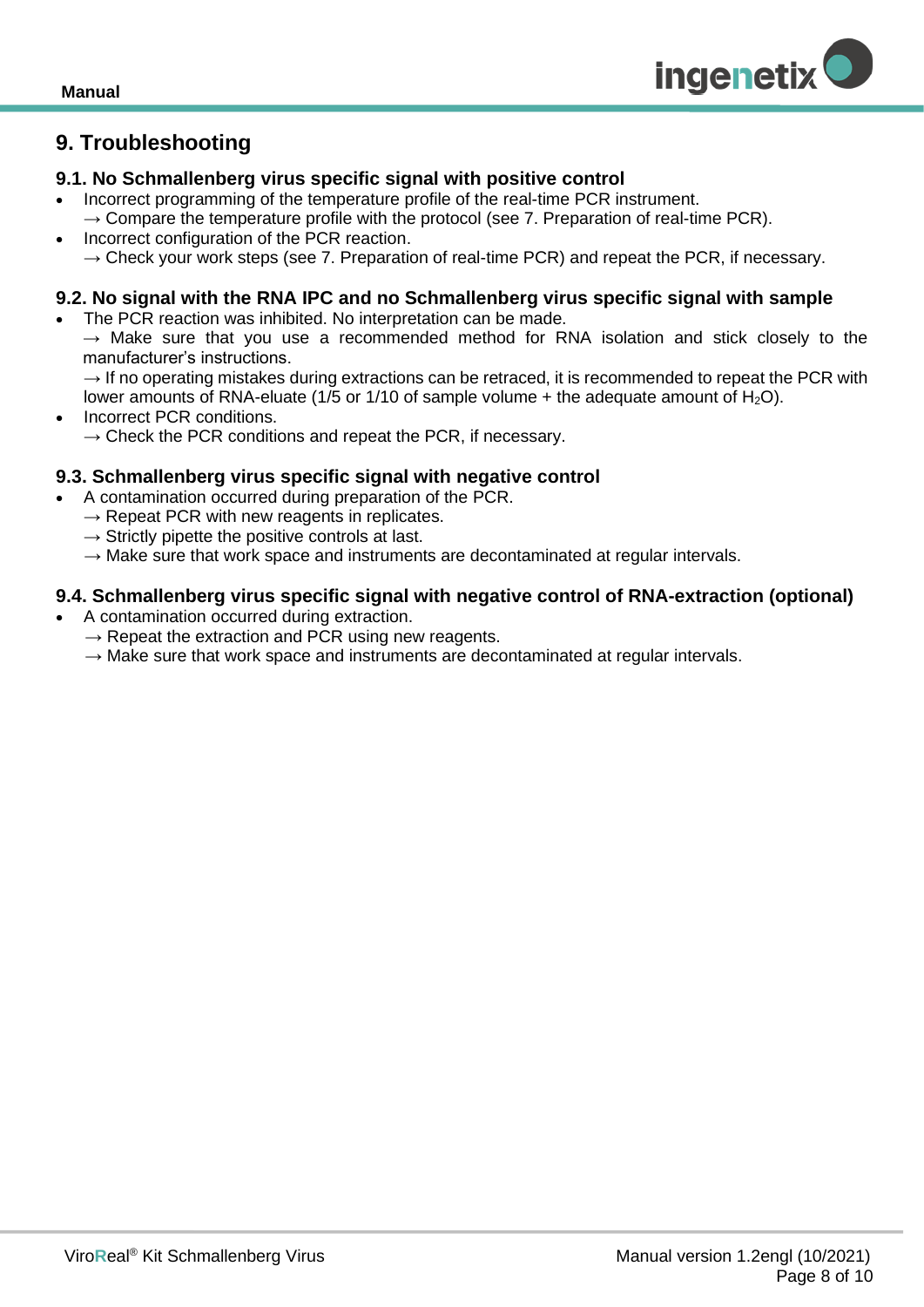

## <span id="page-8-0"></span>**10. Specifications and performance evaluation**

Viro**R**eal® Kit Schmallenberg Virus was evaluated with the ABI PRISM® 7500 (Fast) instrument. For further validation data please contact inge**n**etix GmbH.

#### <span id="page-8-1"></span>**10.1. Analytical sensitivity and linearity**

Viro**R**eal® Kit Schmallenberg Virus was tested with a 10-fold dilution series of a synthetic RNA representing a fragment of Schmallenberg virus RNA. At least 100 target copies/reaction could be detected. The assay shows **linearity** over the range of 100 to 10,000,000,000 target copies/reaction with a slope of  $-3.32$  and a R<sub>2</sub> of  $> 0.994$  as shown in Figure 1.





#### <span id="page-8-2"></span>**10.2. Analytical specificity**

The specificity is ensured by the selection of highly specific primers and probes. The primers and probes were checked for possible homologies to currently published sequences by sequence comparison analyses. This also validated the detection of so far known Schmallenberg virus strains. The test cross reacts with Shamonda virus*,* Sathuperi virus and Douglas virus, which belong together with Schmallenberg virus to the Simbu serogroup.